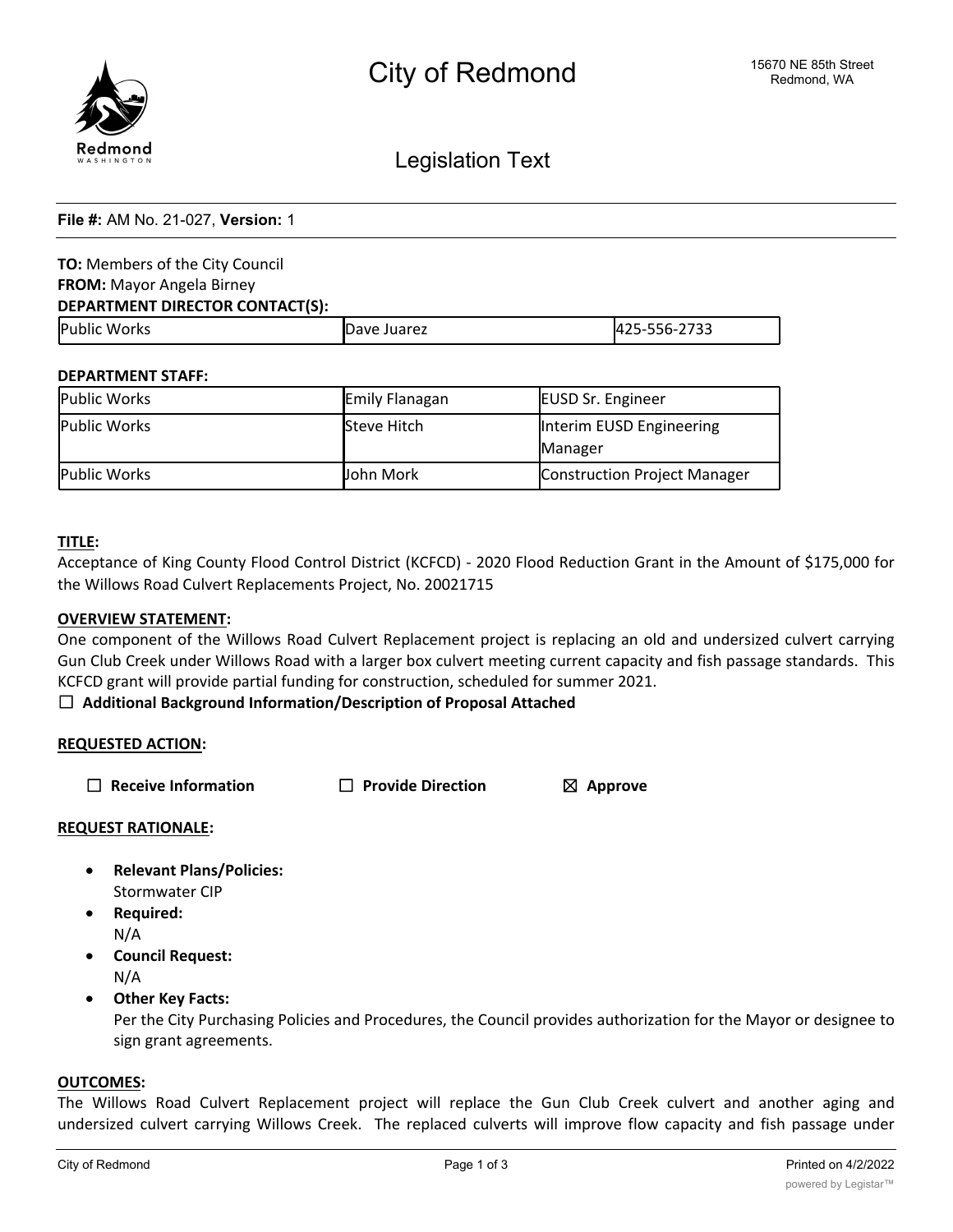# **File #:** AM No. 21-027, **Version:** 1

Willows Road. Both culverts will be funded from a combination of grant and Stormwater CIP funds. The KCFCD grant that Council is being asked to accept will provide partial funding for the construction of the Gun Club Creek culvert. The award of bid for this project is also coming before the Council at this meeting in a separate memo.

# **COMMUNITY/STAKEHOLDER OUTREACH AND INVOLVEMENT:**

- · **Timeline (previous or planned):** Ongoing
- · **Outreach Methods and Results:** Project web page on City of Redmond website, SEPA Determination sent to stakeholders in November 2019, and Construction sign will be posted on-site.
- · **Feedback Summary:** No feedback to date

## **BUDGET IMPACT:**

| <b>Total Cost:</b>                                                                                                                                                                                                                                                                                                                                                                                                                                                                                |                                                                    |                 |              |            |
|---------------------------------------------------------------------------------------------------------------------------------------------------------------------------------------------------------------------------------------------------------------------------------------------------------------------------------------------------------------------------------------------------------------------------------------------------------------------------------------------------|--------------------------------------------------------------------|-----------------|--------------|------------|
|                                                                                                                                                                                                                                                                                                                                                                                                                                                                                                   | The grant amount is for \$175,000.                                 |                 |              |            |
|                                                                                                                                                                                                                                                                                                                                                                                                                                                                                                   | Approved in current biennial budget:                               | $\boxtimes$ Yes | $\square$ No | $\Box$ N/A |
| 169 (2019-2020)<br>CIP (2021-2022)                                                                                                                                                                                                                                                                                                                                                                                                                                                                | <b>Budget Offer Number:</b>                                        |                 |              |            |
| <b>Budget Priority:</b>                                                                                                                                                                                                                                                                                                                                                                                                                                                                           | Clean and Green (2019-2020)<br>Healthy and Sustainable (2021-2022) |                 |              |            |
| If yes, explain:<br>N/A                                                                                                                                                                                                                                                                                                                                                                                                                                                                           | Other budget impacts or additional costs:                          | $\Box$ Yes      | $\square$ No | ⊠ N/A      |
| Funding source(s):<br><b>Willows Creek Culvert:</b><br>2018 Washington State RCO - \$400,000<br>2018 KCFCD - Flood Reduction Grant - \$175,000<br>2020 KCFCD - Sub-regional Opportunity Fund - \$207,837<br><b>Gun Club Creek Culvert:</b><br>2019 KCFCD - Sub-regional Opportunity Fund - \$201,489<br>2021 KCFCD - Sub-regional Opportunity Fund - \$204,733<br>2020 KCFCD - Flood Reduction Grant - \$175,000 (This Grant)<br>Stormwater CIP - \$1,864,259<br>Total Project Cost - \$3,228,318 |                                                                    |                 |              |            |